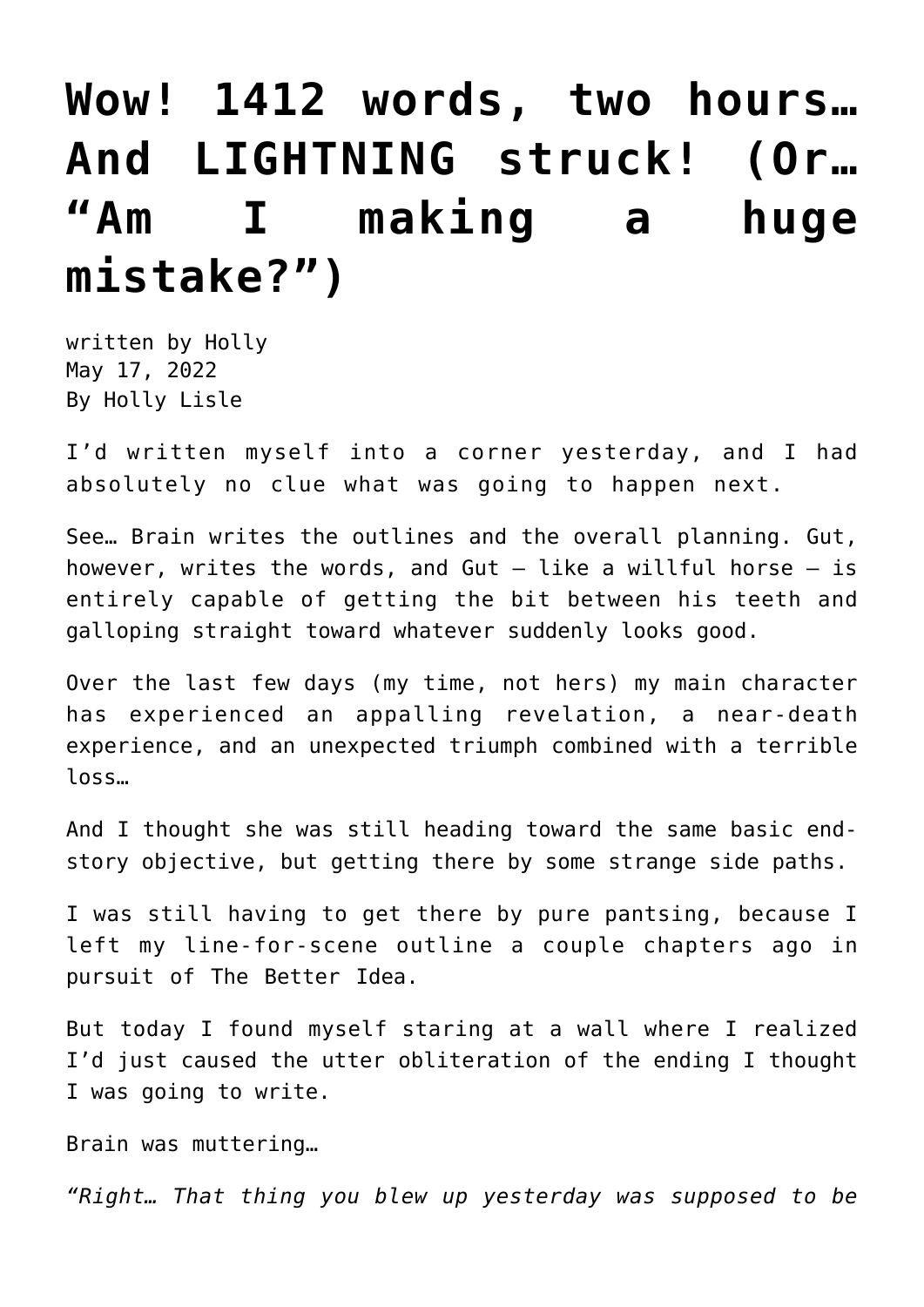*the heart of your conflict for another five books after this five, and now… BLAMMO? You sure you want to save what you did yesterday? You can go back. Back is SAFE. Back in KNOWN. Back is the PLAN… and you liked the PLAN when you wrote it."*

Gut held firm. Gut said, *"Don't be a chicken. You knew yesterday's stuff was cool when you wrote it, and now you want to wuss out and go with what's safe? C'mon! Grow a pair!"* 

Small side note here while I point out that my gut is kind of a jerk sometimes… but it's almost always right about the fiction, so I have learned to look past the taunting to the meat of the argument.

*Which is that what I got yesterday was really cool. Gut is absolutely right about that.*

It isn't what I planned, but it's better than what I'd planned. It isn't Safe. But Safe in fiction, the Known in fiction, the Expected in fiction… are always *okay.*

They are NEVER fucking amazing.

And today I had to look at the loss of some words to return to the Safe Known. Or to keep moving forward in pursuit of the hope of bringing home something fucking amazing…

With the acknowledged very real possibility that I will fall on my face, absolutely wreck this story, and then have a gruelling, long slog through it when I go back through to do the One-Pass Five Book Revision <shudder> that waits for me at the end of this process. Where I will end up turning it into the book I'd planned to write.

I'm choosing to chase the chance to make this fucking amazing.

This may be a serious tactical error on my part, and if you find me in here next month muttering, "Yep… should have got back to the outline…"